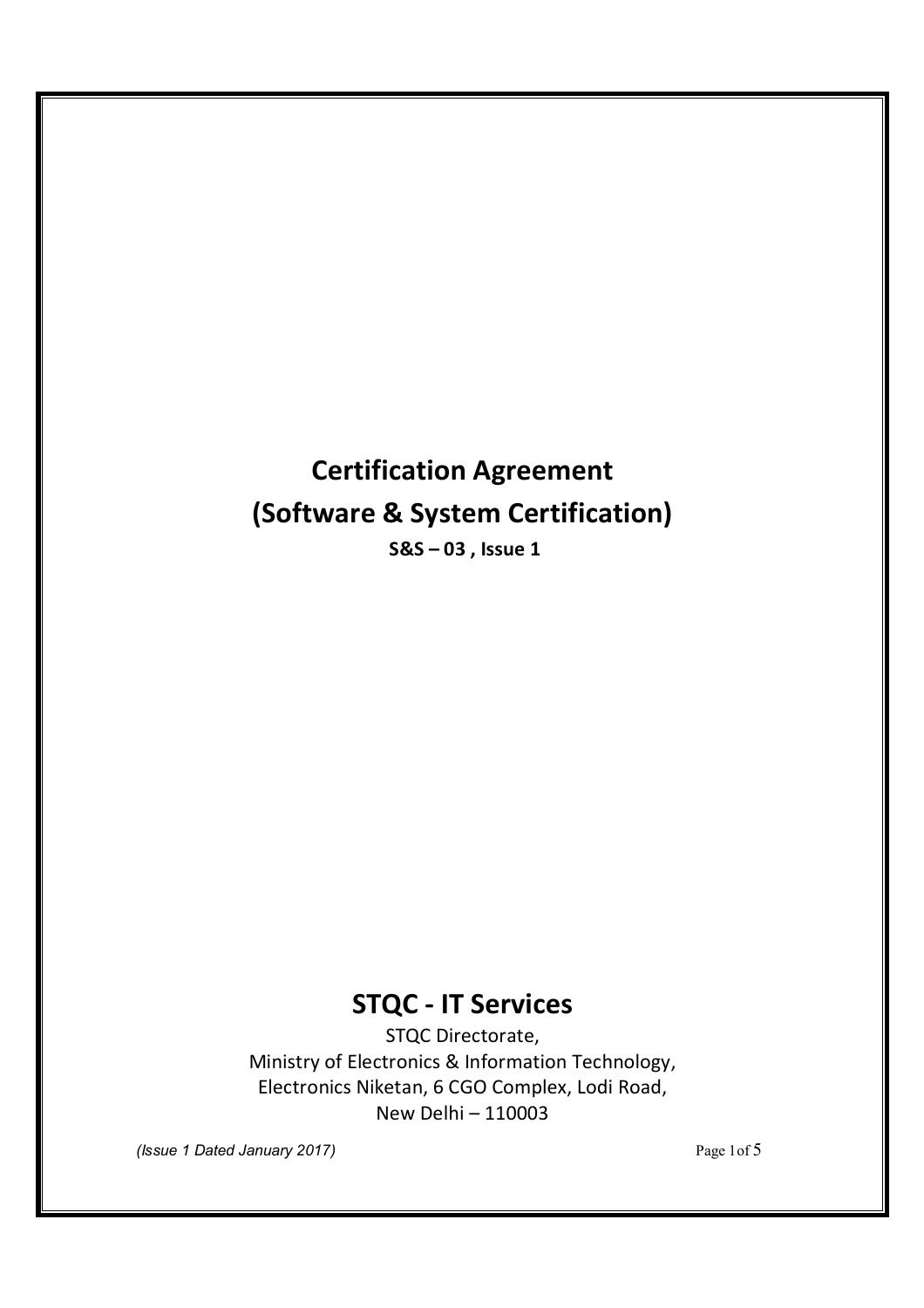#### **1.0Scope**

This Certification Agreement covers the terms and conditions of the certification body for Testing / Evaluation and certification of Software and Systems for e-procurement applications/systems by STQC Directorate, Ministry of Electronics & Information Technology. This includes the obligations of the Software and Systems Developer and/or Owner and certification body i.e STQC Directorate.

#### **2.0Parties to the agreement**

| Head certification                             | - Responsible to ensure that agreement is signed<br>by the Software and Systems Developer and/or<br>Owner without any dissent                              |
|------------------------------------------------|------------------------------------------------------------------------------------------------------------------------------------------------------------|
| Software and Systems Developer<br>and/or Owner | - Responsible to abide by the Rules and<br>Procedures, terms and conditions laid<br>down by Certification body for<br>availing the certification services. |

### **Responsibility of Certification Body (CB)**

As a party to this agreement, to evaluate and certify software applications/systems, in accordance with the current scheme procedures /guidelines and other applicable normative documents. CB is responsible to conduct testing and certification activity in a professional and reliable manner.

Certification body is responsible to maintain confidentiality of all the information.

#### **Responsibility of Software and System Developer and/or Owner**

As a party to this agreement, to provide certification Body with all documents, information access to the software application/system and facilities and facilities as necessary to enable Certification Body to provide its services, under this agreement. Also to abide by the terms and conditions as laid down by Certification Body from time to time.

It should be noted that in pursuance of its policy of continuous improvement of its services, Certification Body reserves the right to modify the contents of Rules and Procedures at any time and Software and System Developer and/or Owner is responsible to respond to those approved changes.

In the event of the software /system application, failing to meet the requirements during the testing and evaluation for final certification (Certificate of Approval), based on it's technical judgment, the Software and System Developer and/or Owner will update / correct application and to submit for validation of same to the test lab. Software and System Developer and/or Owner is responsible to ensure that only certified versions of software /system applications are in placed in the market as per the contract signed with their user agencies, as applicable.

*(Issue 1 Dated January 2017)* Page 2of 5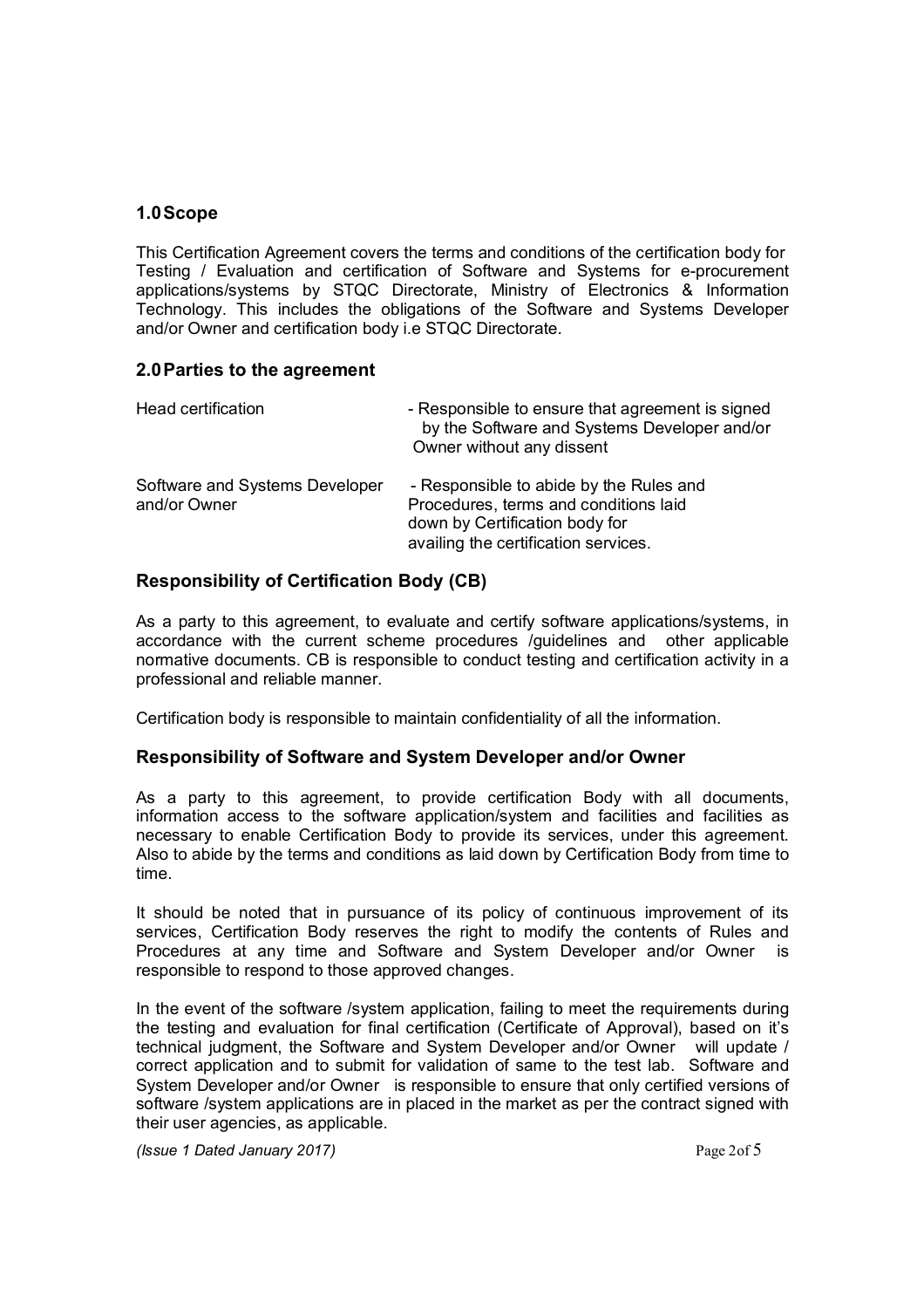#### **4.0Terms of Payment**

Terms of payments are as per document "schedule of charges" It should be noted that Schedule of charges are subject to review. The testing , evaluation and certification charges (fees) should be paid in advance through Demand Draft/ Pay Order in favour of PAO, DIT, New Delhi.

#### **5.0Invoices**

Invoices will be submitted as soon as practicable before initiating

- a) Testing and evaluation.
- b) Certification activity.

#### **6.0 Liability**

The Certificate given to a Software and System Developer and/or Owner organization; under the scheme shall not be regarded as in any way diminishing the mutual contractual responsibilities/ obligations between the Software and System Developer and/or Owner and his customer. While the certificate of approval will normally be a sound indicator of the capability of Software and System Developer and/or Owner , in line with the applicable standards and normative documents,

It should not be taken as a sort of guarantee accorded by the Certification Body.

#### **7.0Indemnity**

The Software and System Developer and/or Owner organization shall fully and effectively indemnifies Certification Body against all costs, claims, actions and demands arising from :

i) the claims against the un law full acts or omission of certification body rules and regulations .

ii) misuse CB logo : organization shall not make misuse of STQC i.e CB logo iii) any breach of this agreement.

#### **8.0OBLIGATIONS OF SOFTWARE AND SYSTEM DEVELOPER AND/OR OWNER**

Software and System Developer and/or Owner shall abide by the Rules & procedures of the certification scheme and

- a. Comply in all respects with the Applicable standards and normative documents.
- b. Shall submit necessary information to the Certification Body / test lab required to perform testing , evaluation and certification of the submitted software and system ;
- c. shall provide software and systems (Under testing and Certification) with required inputs for testing such as test sceneries, test cases, scripts, plans, environment etc. to test lab/CB.

*(Issue 1 Dated January 2017)* Page 3of 5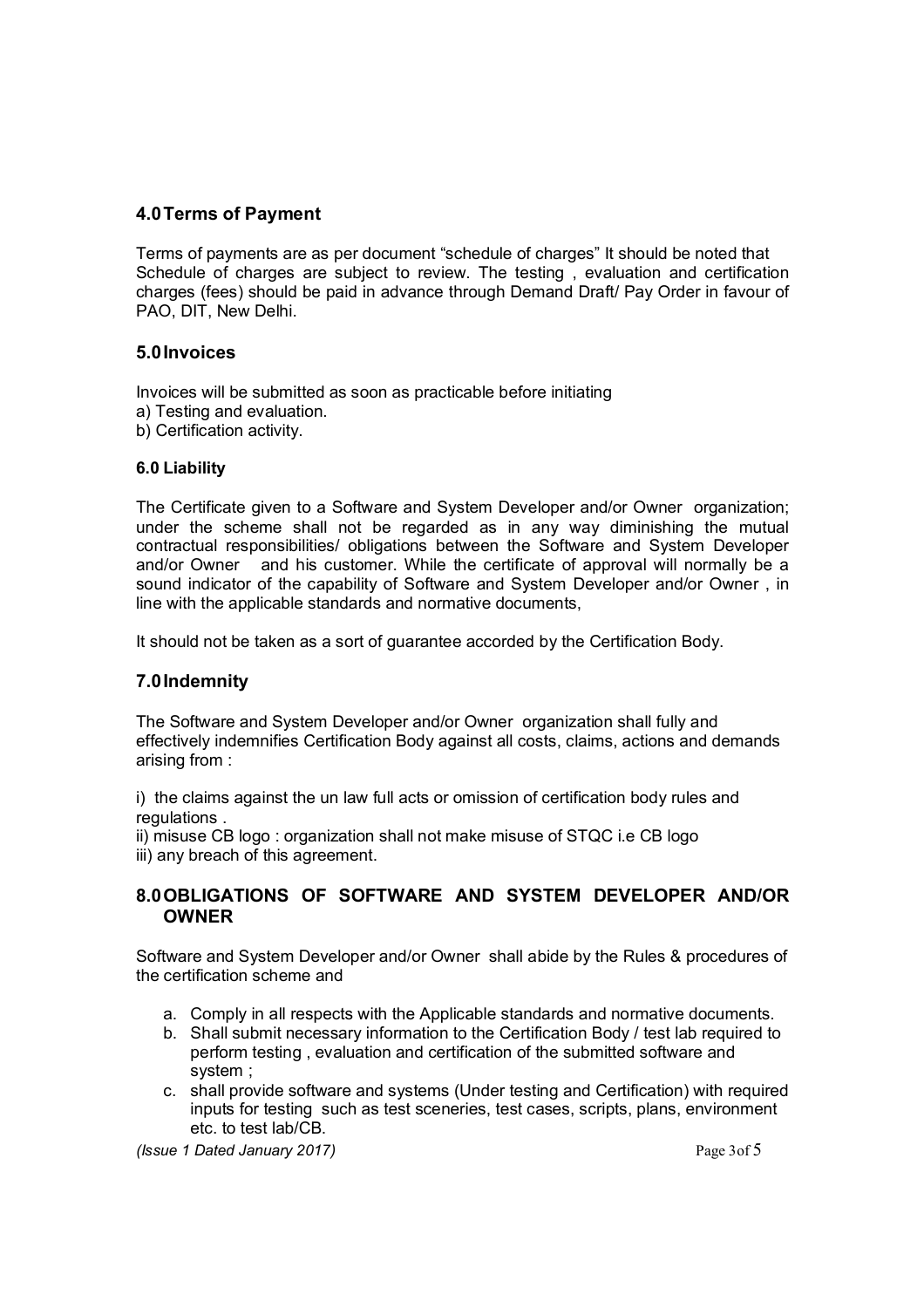- d. Shall Not make use of Certificate of approval, in any manner which may mislead the interpretation
- e. Shall Not make any claim for certification of software and system for any version / release except for the versions/release for which STQC has granted the Certificate of Approval
- f. Shall maintain all the documents/ records and will make available to the Certification Body;
- g. Shall keep records of all changes /versions arrived during the life cycle of testing, evaluation and certification by STQC
- h. Shall ensure, the discontinuation certificate and use logo/ mark in all advertising material and other matter which contains any reference thereto; Upon suspension / cancellation / withdrawal /expiry of the certification
- i. Shall pay all financial dues i.e testing and certification fees to the STQC Directorate as prescribed. **Note :** the Software and System Developer and/or Owner organization is not entitled to get any refund of fees paid or cost incurred in the event of nonrenewal, suspension, withdrawal/ cancellation, modification of certificate.
- j. Shall not reproduce Certificate or test report partially. It should be reproduced in full as and when required.
- k. The certificate and or test report issued by Certification Body will not be used for any legal purposes and shall not be produced in the court of Law. The certificate / test reports shall not be misused.

## **9.0 Obligations of Certification Body :**

Certification Body shall abide will have the obligations and disclaimer as under :

- a) The Certification Body has only tested evaluated and certified the product as a black box as received from the Software and System Developer and/or Owner / User. CB In NO way has addressed the issue of violation, if any, of the intellectual product rights.
- b) The responsibility of building the quality of the product/ application lies with Software and System Developer and/or Owner / Owner and NOT that of the Certification Body. The Certification Body has only checked /evaluated the quality of the product/ application.
- c) The Certification Body and the Software and System Developer and/or Owner , agrees the extent and depth of testing and evaluation that can reasonably achieved, has been performed by CB within the provided environment / constraints.
- d) The Certification Body considers the Software and System Developer and/or Owner 's test results and other product related information as confidential information of Software and System Developer and/or Owner and agrees not disclose to any third party without prior written consent of Software and System Developer and/or Owner .
- e) In case of any technical dispute, disagreement or interpretation, the decision of Certification Body shall be final and binding on both the parties.
- f) The certification body and the test laboratory shall take utmost care in handling and testing of software and system during testing and evaluation. If by accident or due to unavoidable reasons application /system get damaged, it is the

*(Issue 1 Dated January 2017)* Page 4of 5